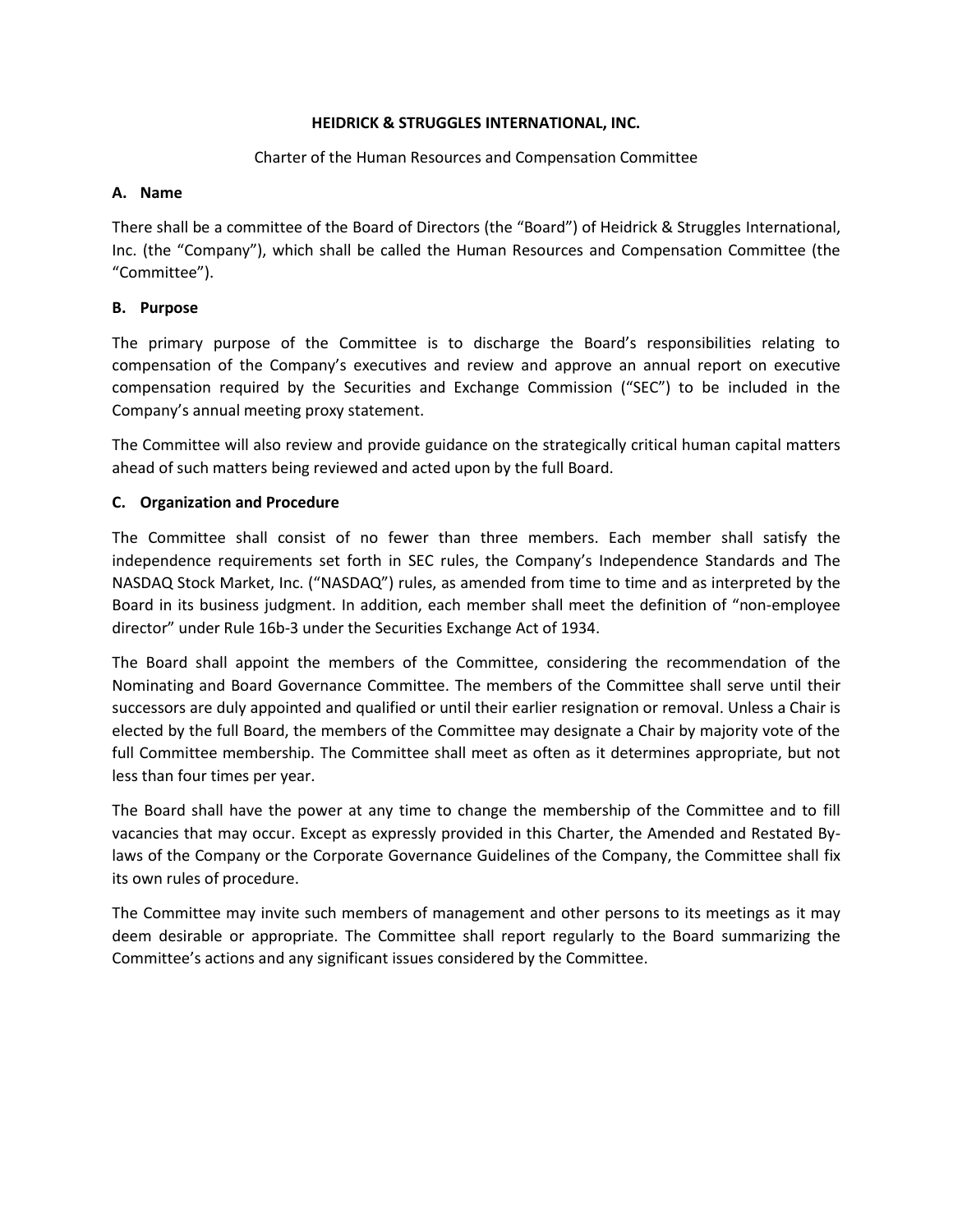#### **D. Committee Responsibilities**

#### **1.** *COMPENSATION*

- 1.1. CEO Compensation. Review, at least annually, and approve the goals and objectives relevant to CEO compensation; evaluate the CEO's performance in light of those goals and objectives (and against an appropriate peer group, if applicable); and recommend to the Independent Directors the total compensation of the Company's CEO based on this evaluation. The Company's CEO shall not be present during voting or deliberations of the Committee with respect to CEO compensation and the Committee shall periodically meet without management. The full Board will review and approve CEO compensation.
- 1.2. Executive Officer Compensation<sup>1</sup>. Review and evaluate annually, in consultation with the CEO, the performance and compensation of the Company's other executive officers in light of the goals and objectives of the Company's executive compensation plans and determine and approve such compensation. In determining the long-term incentive component of the compensation of the Company's CEO and other executive officers, the Committee may consider:
	- the Company's performance and relative stockholder return;
	- the individual performance of the executive;
	- retention considerations; and
	- the value of similar awards to CEOs and executive officers at peer companies.
- 1.3. Risk Assessment. Consider at least annually whether risks arising from the Company's compensation plans, policies and programs for its employees are reasonably likely to have a material adverse effect on the Company, including whether the Company's incentive compensation plans encourage excessive or inappropriate risk taking.
- 1.4. Employment Agreements. Review and approve the terms of employment agreements, severance agreements and other similar agreements to be entered into, or amended, with the CEO or any other Executive Officer. In addition, the CEO shall consult with the Chair of the Committee from time to time regarding other material employment and/or severance agreements that the Company is proposing to enter into, and where appropriate, bring those employment/severance agreements before the Committee for review.
- 1.5. Approve Awards. Adopt, administer, approve and ratify award pools for the Company's non-Executive Officer employees under the Company's cash incentive compensation plans and specific awards under the Company's stock-based plans, including amendments to the awards made under any such plans.

<sup>&</sup>lt;sup>1</sup> For purposes of this Charter, "Officer" and "Executive Officer" shall have the same definition as "executive officer" in Rule 3b‐7 under the Securities Exchange Act of 1934.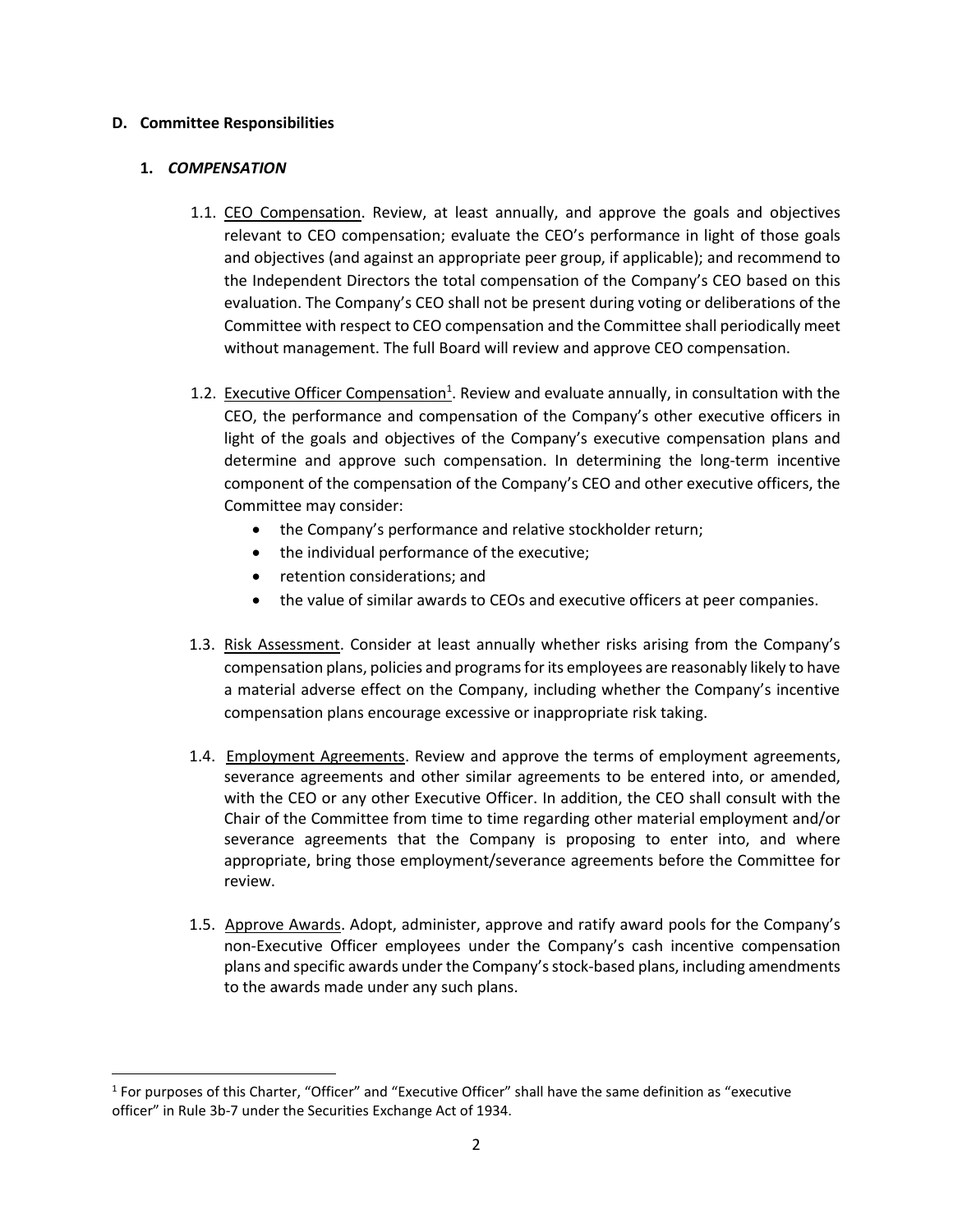- 1.6. Say-on-Pay Vote. Review and discuss with management the results of the stockholders' Say-on-Pay vote and consider whether to recommend adjustments to the Company's executive compensation policies and practices in light of such votes.
- 1.7. Retirement and Deferred Compensation Plan Oversight. In conjunction with the Audit & Finance Committee, discharge the Board's fiduciary obligations with respect to oversight of the Company's global retirement and other deferred compensation plans. Receive from the Company's Global Retirement Plans Committee, no less than two times per year, a report on the Global Retirement Plans Committee's activities.
- 1.8. Clawback Policy. Develop and implement policies with respect to the recovery or "clawback" of any excess compensation (including stock options) paid to any of the Company's executive officers based on erroneous data.
- 1.9. Stock Ownership Guidelines. Determine stock ownership guidelines for the CEO and other executive officers of the Company and monitor compliance with such guidelines.

# **2.** *REVIEW AND PROVIDE GUIDANCE ON STRATEGICALLY CRITICAL HUMAN CAPITAL MATTERS*

The Committee will review and provide guidance on the strategically critical human capital matters and management proposals prior to a review and any action by the full Board, including:

- 2.1. Talent Management and Succession Planning. Review annually, in consultation with senior management, on talent matters related to the direct reports to the CEO:
	- the organization structure and future design of the CEO's team of direct reports and future design to achieve the goals of the Company's strategy;
	- the Company's succession plans for the direct report positions;
	- the Company's top talent; and
- 2.2. Diversity & Inclusion. Review annually, in consultation with senior management, the Company's diversity and inclusion practices, key metrics, and talent pipelines.
- 2.3. Non-Executive Compensation. Review and provide guidance to management on the Company's broad-based employee compensation programs.
- 2.4. Firm-Wide Compensation and Incentive Plans. Evaluate and recommend to the Board, or to stockholders as appropriate, the approval and establishment of the Company's firmwide compensation and incentive plans and other performance-based plans, including any material changes thereto.

The full Board will review and approve firm-wide compensation and incentive plans.

The Committee, following completion of its own annual review process, shall provide input to the Board when it reviews matters of executive-level succession planning, diversity, and talent management.